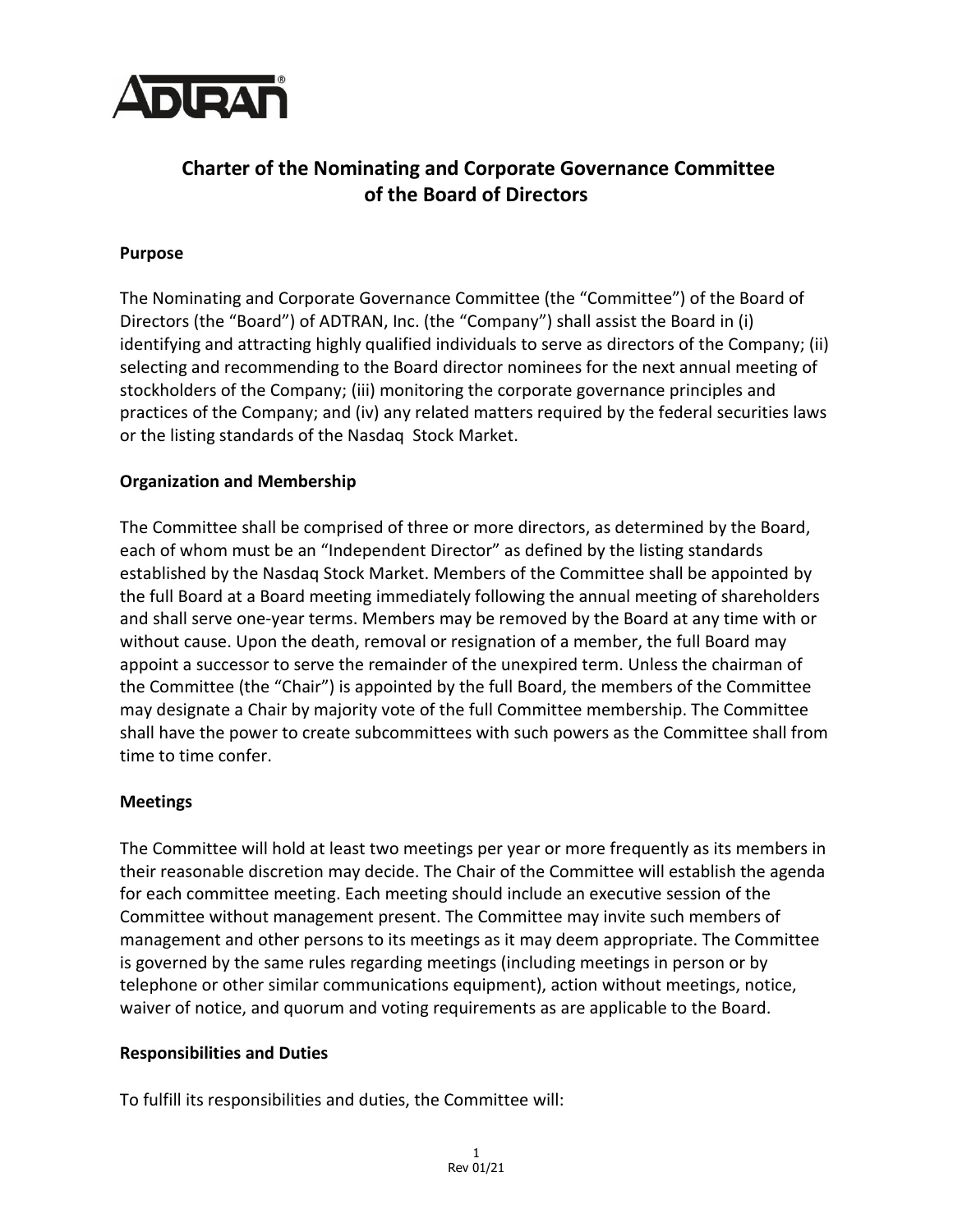

- 1. Review this Committee charter at least annually and update, as necessary, and recommend any proposed changes to the Board for approval.
- 2. Establish criteria for selecting new board members and for the basic structure and membership of the Board, including, at a minimum, fulfillment of necessary independence requirements for the composition of the Board and the enhanced requirements for Audit Committee membership. The criteria should also take into account the following desired attributes: leadership; independence; interpersonal skills; financial acumen; business experiences; industry knowledge; and diversity of viewpoints. In so doing, the Committee shall seek to create a Board that is as a whole strong in its collective knowledge of, and diversity of skills leadership, vision and strategy, business operations, business judgment, crisis management, risk assessment, industry knowledge, corporate governance and global markets. In reviewing a potential new candidate, the Committee will consider the candidate's qualifications in light of the needs of the Board and the Company at that time given the then current mix of director attributes.
- 3. Consider nominees submitted by stockholders in accordance with procedures adopted by the Committee and as described in the Company's proxy statement.
- 4. Select the director nominees for the next annual meeting of the stockholders of the Company and recommend those nominees to the Board.
- 5. The committee chair, along with the Chairman and Lead Director (if applicable), will select members of the Board to serve on various committees of the Board and recommend those members to the full Board for appointment to such committees, including a recommended chairperson for each committee.
- 6. If a vacancy on the Board and/or any Board committee occurs, identify and make recommendations to the Board regarding the selection and approval of candidates to fill such vacancy either by election by stockholders or appointment by the Board.
- 7. Review the Corporate Governance Principles adopted by the Board at least once per year and recommend any changes to the Board and oversee the Company's corporate governance practices and procedures, including identifying best practices and reviewing and recommending to the Board for approval any changes to the documents, policies and procedures in the Company's corporate governance framework.
- 8. Have sole authority, without requiring action by the full Board, to retain, oversee and